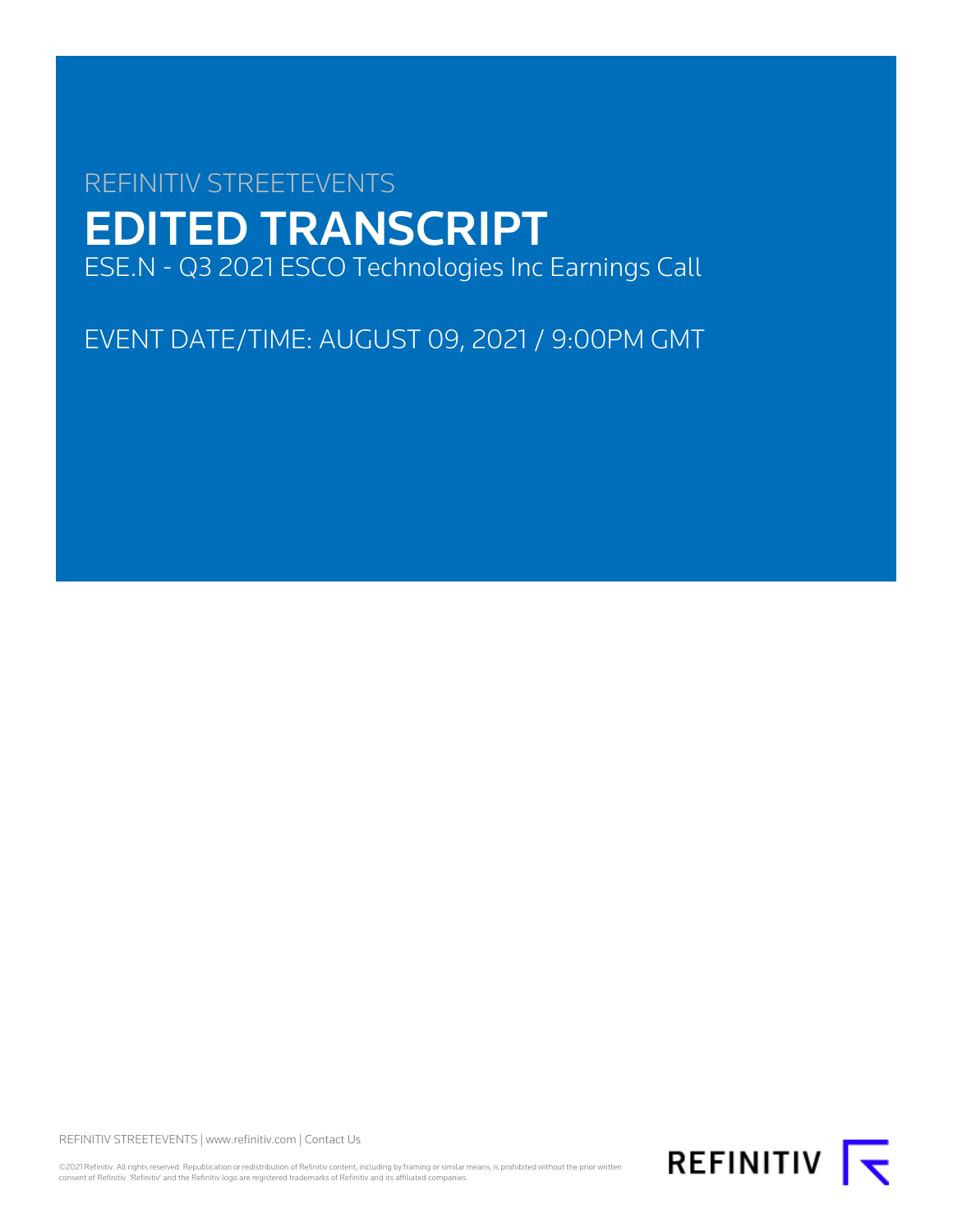### **CORPORATE PARTICIPANTS**

**[Christopher L. Tucker](#page-3-0)** ESCO Technologies Inc. - Senior VP & CFO **[Kate Lowrey](#page-1-0)** ESCO Technologies Inc. - Director of IR **[Victor L. Richey](#page-1-1)** ESCO Technologies Inc. - Chairman, President & CEO

### **CONFERENCE CALL PARTICIPANTS**

**[Cameron James Lochridge](#page-5-0)** Stephens Inc., Research Division - Research Associate [John Edward Franzreb](#page-6-0) Sidoti & Company, LLC - Senior Equity Analyst **[Jonathan E. Tanwanteng](#page-8-0)** CJS Securities, Inc. - MD

### **PRESENTATION**

### **Operator**

<span id="page-1-0"></span>Good day, and welcome to the ESCO Q3 Conference Call. Today's call is being recorded. With us today are Vic Richey, Chairman and CEO; Chris Tucker, Vice President and CFO. And now to present the forward-looking statements, I would like to turn the call over to Kate Lowrey, Director of Investor Relations. Please go ahead.

### **Kate Lowrey** - ESCO Technologies Inc. - Director of IR

Thank you. Statements made during this call regarding timing of recovery and growth of our end markets, the amounts and timing of 2021 and beyond revenues, impacts of COVID and COVID variants and recovery expected as a result of COVID vaccines, recovery in commercial aerospace adjusted EPS, adjusted EBITDA, cash, shareholder value, the timing of Block V deliveries, success in completing additional acquisitions, success in integrating acquired businesses, the results of cost reduction efforts, the correction of production and inventory issues and other statements, which are not strictly historical, are forward-looking statements within the meaning of the safe harbor provisions of the federal securities laws.

These statements are based on current expectations and assumptions, and actual results may differ materially from those projected in the forward-looking statements due to risks and uncertainties that exist in the company's operations and business environment, including, but not limited to, the risk factors referenced in the company's press release issued today, which will be included as an exhibit to the company's Form 8-K to be filed. We undertake no duty to update or revise any forward-looking statements, whether as a result of new information, future events or otherwise.

<span id="page-1-1"></span>In addition, during this call, the company may discuss some non-GAAP financial measures in describing the company's operating results. A reconciliation of these measures to their most comparable GAAP measures can be found in the press release issued today and found on the company's website at www.escotechnologies.com under the link Investor Relations.

Now I'll turn the call over to Vic.

### **Victor L. Richey** - ESCO Technologies Inc. - Chairman, President & CEO

Thanks, Kate, and thanks, everyone, for joining today's call. Before we jump into the details of the quarter, I'd just like to thank our employees across the company for their ongoing efforts to run the business. With the ongoing challenges from COVID, we continue to see great efforts and contributions from everyone across the company and for that, I'm very appreciative.

Since the beginning of the pandemic, our primary goal has remained the same, to provide a safe working environment and protect the health of our employees. And today, we continue to encourage our staff to get fully vaccinated for the benefit of everyone.



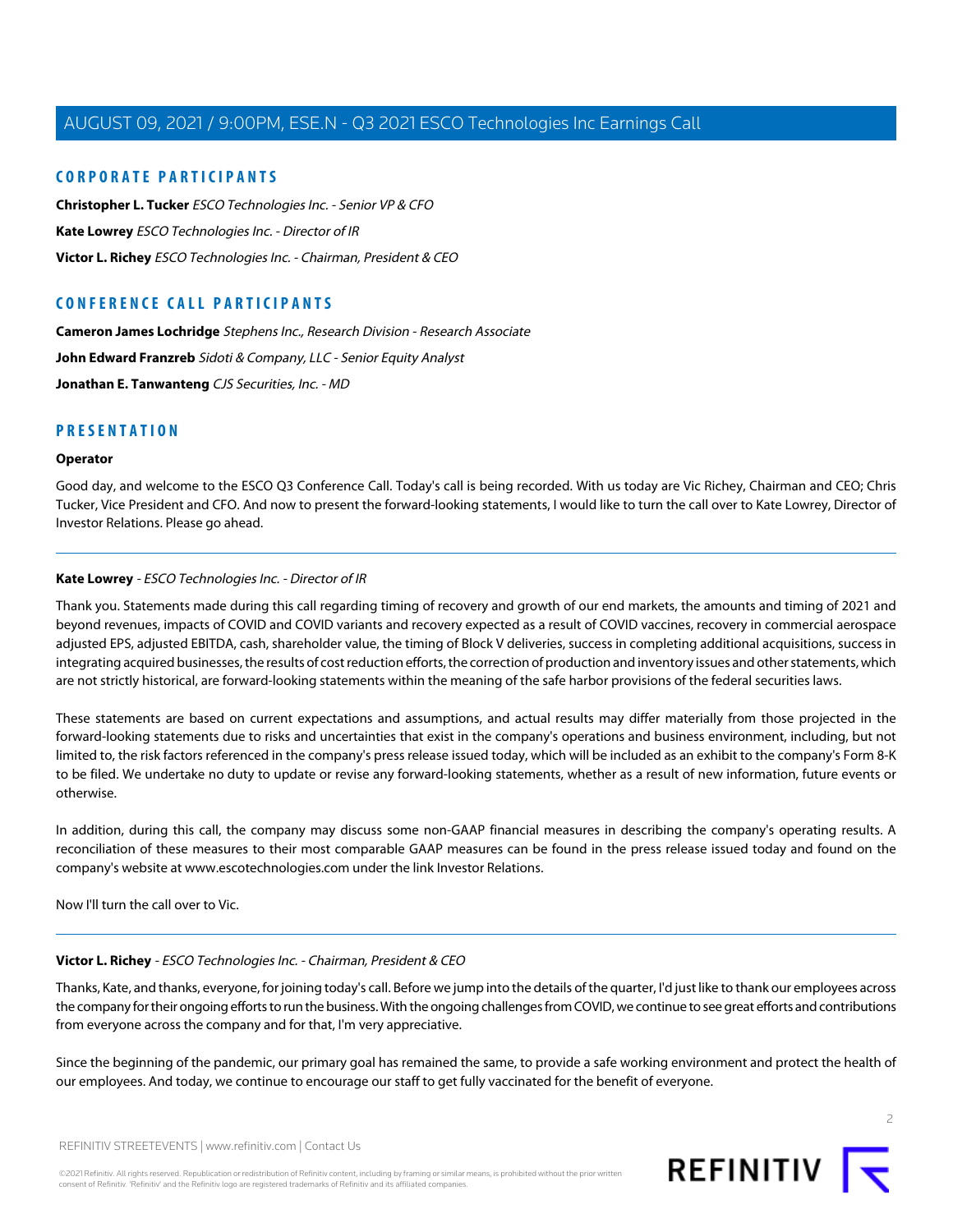There were a few challenges in the third quarter, but overall, the company continues to perform well. Cash generation year-to-date has been excellent. We have teams focused on the working capital initiatives around the company and there's still room for improvements as we move forward. This can be a long-term value creation tool for ESCO.

Our previous cost reduction actions, along with our enhanced focus on operational efficiency will benefit ESCO going forward as our end markets continue moving toward a more normalized level of activity, and I'm confident that our disciplined approach to operating the business will result in continued success as we move into fiscal 2022.

While Chris will provide the financial details, I'll offer some top-level commentary to set the tone. While our year-to-date A&D sales continue to be lower than prior year due to COVID's impact on commercial aerospace, our portfolio diversity allowed us to mitigate this headwind as our year-to-date consolidated adjusted EBITDA margins are only down slightly compared to prior year-to-date margins.

This performance was driven by solid contribution from our other operating units as a result of a favorable sales mix and meaningful cost reductions across the company.

From a segment level, there are several positives to report. Within A&D, we're seeing signs of recovery in the commercial aerospace as passenger boardings continue to increase and more airlines are adding idle aircraft back into service. Sales of our commercial aerospace customers were still down in the third quarter as the recovery in this sector has been a bit slower than we anticipated. U.S. domestic travel has picked up, but is still slightly below 2019 levels.

Those of you who have been to an airport lately are probably surprised, but this is what the TSA statistics show. It's important to understand that business travel remains soft, and air travel in Europe and overall international travel are still well below 2019 levels. The good news is that we're starting to see order activity increase in the third quarter and our overall A&D segment orders increased by more than 40% compared to last year's third quarter.

Additionally, our Navy and Space businesses remain strong and well funded, and our outlook for near-term growth opportunities continue to materialize in both of these areas. Our Test business continues to be steady. We have a good order input on a our -- on a global basis, and we're actively managing material inflation and transportation issues as they arise. We expect Test's outlook to remain positive, driven by the strength of its served markets, including 5G, medical and automotive.

Our USG business continues to outperform from a profitability perspective with year-to-date adjusted EBIT margins of 19.4% compared to 15.1% last year. The renewables business at NRG has performed well in 2021, while the orders from Doble's utility customers have been a bit soft. We did see sales growth from Doble of approximately 8% in the quarter, but we have not yet seen demand return to pre-pandemic levels. We feel great about the long-term outlook for the USG business and are very excited about the announcements today regarding closing 2 acquisitions.

Our agreement to acquire Altanova had been announced back in May, and we were able to get the deal closed in July 29. This business brings exciting new product offerings to our USG business and also significantly increases our global footprint. Additionally, we announced today the purchase of Phenix Technologies. This is also an exciting business that further enhances the product offering of our USG group and provides greater access to the commercial and industrial markets.

We've had initial meetings with the teams for both of these businesses. I'm very encouraged by the quality of the people and their enthusiasm to join ESCO. We're confident these will be strong additions to ESCO and USG's portfolio that will drive future sales and earning growth.

So overall, the fundamentals of our portfolio remain strong. The second half sales outlook is a bit behind initial projections, but orders have started to increase, and we feel good about the growth outlook for 2022 and beyond. Now I'll turn it over to Chris.



REFINITIV STREETEVENTS | [www.refinitiv.com](https://www.refinitiv.com/) | [Contact Us](https://www.refinitiv.com/en/contact-us)

©2021 Refinitiv. All rights reserved. Republication or redistribution of Refinitiv content, including by framing or similar means, is prohibited without the prior written consent of Refinitiv. 'Refinitiv' and the Refinitiv logo are registered trademarks of Refinitiv and its affiliated companies.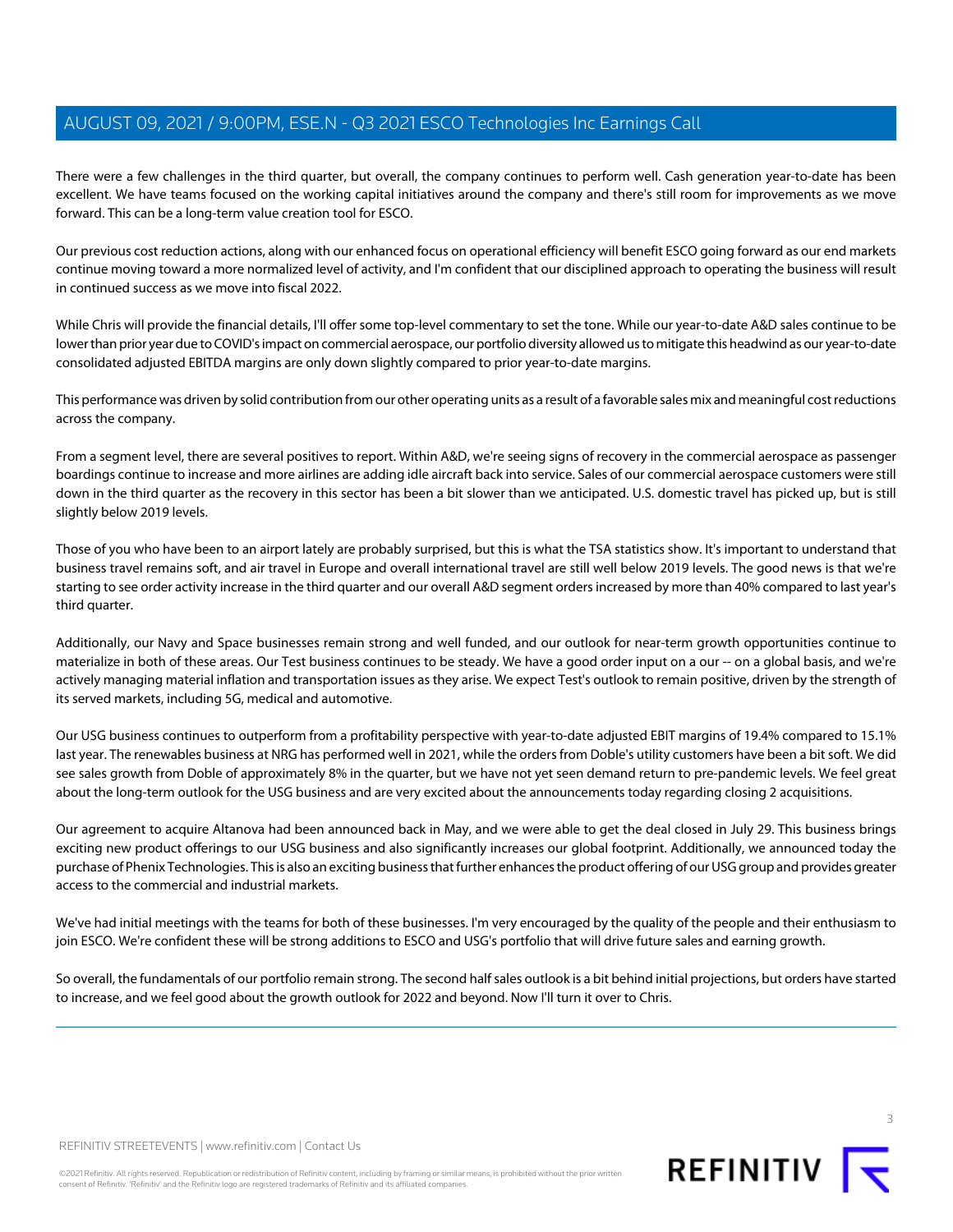### <span id="page-3-0"></span>**Christopher L. Tucker** - ESCO Technologies Inc. - Senior VP & CFO

Thanks, Vic. I'll start by briefly touching on a few comparative highlights. Sales in the third quarter grew by 5% with A&D up 1.8%, USG up 12% and Test growing 4.6%. This has been the first quarter in 2021, where we saw sales growth from all 3 segments. Adjusted EBIT margins were 12.7% in the quarter compared to 14.2% in the prior year quarter.

The margin decline was driven primarily by the operational inefficiencies and inventory write-offs at Westland. We had some commentary in the press release regarding Westland, and we wanted to mention that here as well.

In the quarter, we did become aware of some issues at Westland. They have experienced several challenges related to the new product development programs, which led to increased production cost and product quality issues. No bad product was sent or billed to customers, but we did have charges recorded in the quarter of \$2.1 million and year-to-date charges of \$4.4 million. The first and second quarter charges represent corrections to our previously reported financials and going forward, our 2021 year-to-date numbers will be updated to reflect these amounts. We have started work immediately to get the production issues fixed and to address cost issues within the business.

There are strong synergies between Westland and our Globe subsidiary, and we have already begun the work to bring these businesses together under one leadership structure. We have a strong outlook for this business and are committed to driving significant improvements as we move forward.

Adjusted EPS came in at \$0.67 per share in the quarter below prior year's \$0.76 per share. Adjusted pretax dollars were down 2.5% compared to prior year Q3. And we had an exceptionally low tax rate in prior year Q3, which further reduced EPS.

Segment highlights in the quarter are as follows: A&D did see a return to sales growth in the quarter. The Navy business grew by over 20%, which more than offset declines in the commercial aerospace sales of approximately 10%. While the commercial aerospace sales were down, we did see the rate of decline improve and we are seeing signs that the business is beginning to rebound. Margins for A&D were down driven by the issues at Westland.

USG saw growth of 12% in the quarter. The renewables business was very strong. The utility business did grow in Q3, but has not returned to pre-pandemic levels. Adjusted EBIT margins were 18.3% in Q3 compared to 14.8% in the prior year Q3. This strong improvement was driven by leverage on the sales growth and benefits from higher cost reduction activities.

The Test business grew 4.6% in the quarter, continued steady performance from this group. Margins were down in the quarter due to mix and timing issues. Year-to-date operating cash flow was up over 40%. We continue to see great results from our focus on driving balance sheet improvements.

The teams across the company continue to work multiple strategies for operating capital improvement and the results are very good. Some programs driving this performance include negotiating performance-based payments in our A&D and Test segments. This has had a significant impact as it oftentimes results in new orders being cash positive throughout the life of the contract.

Other efforts include adjusting safety stock levels and extending payment terms. Year-to-date, our adjusted EBITDA was nearly \$91 million with a 17.8% margin compared to 18% in the 2020 year-to-date.

Over the past year, we took several cost reduction actions across the company that have allowed us to hold margins during this down sales environment. Examples here include closure and consolidation of facilities, the move of manufacturing content to our Mexico facility and ongoing make-buy programs.

Amortization of intangibles and interest expense decreased while tax expense as a percent of pretax income increased in Q3 and year-to-date, as we had several tax strategies implemented last year, which benefited the 2020 comparative rates.



REFINITIV STREETEVENTS | [www.refinitiv.com](https://www.refinitiv.com/) | [Contact Us](https://www.refinitiv.com/en/contact-us)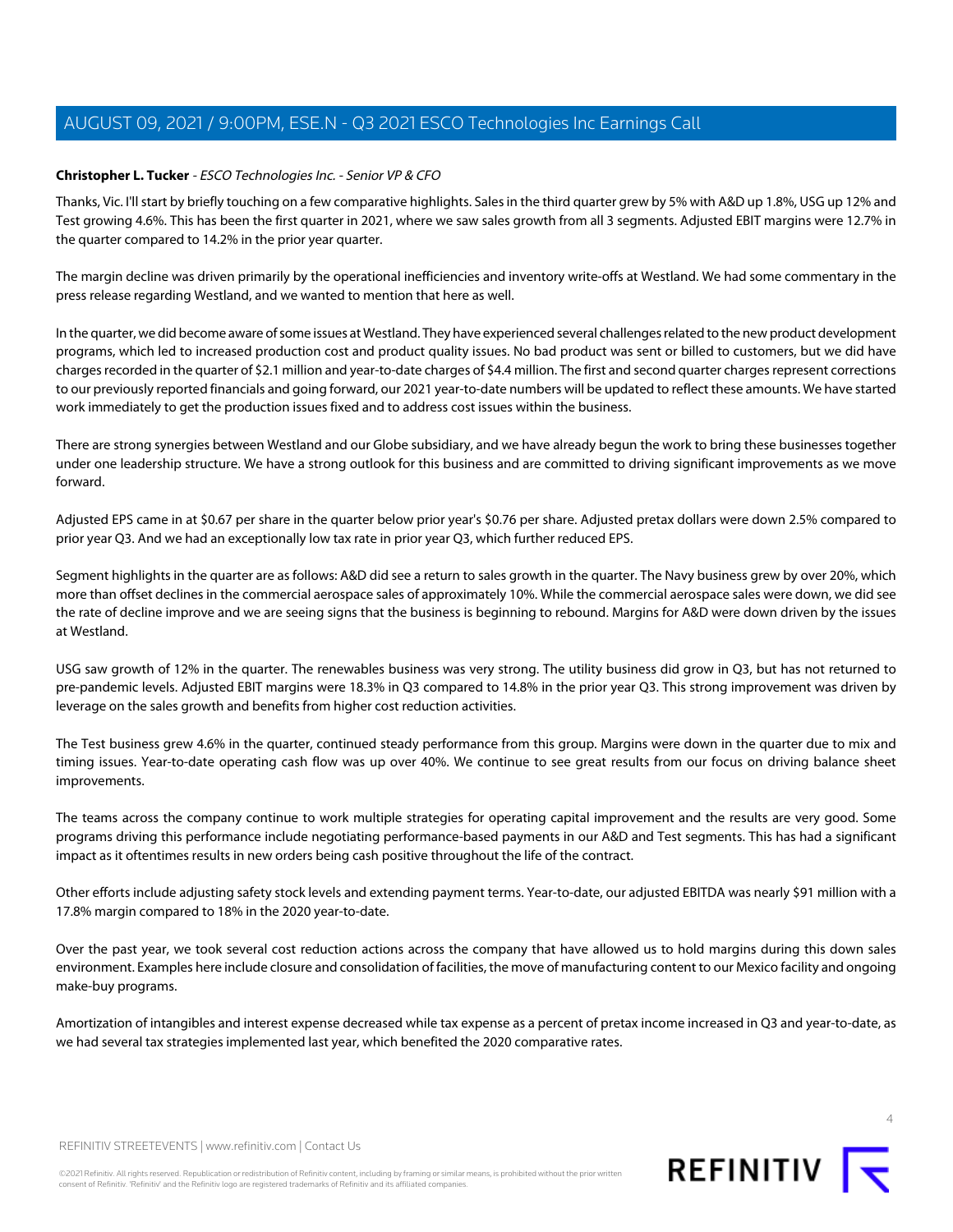Orders were a good story in Q3 as entered orders were strong. We booked \$203.8 million of new business in the quarter ended with a backlog of \$539 million and a book-to-bill of 112%. This represents 29% growth compared to prior year Q3. Strength in orders came from all 3 segments with A&D orders increasing 44%, USG increasing 10% and Test increasing 28%.

As we continue navigating through what we hope is the near end of COVID, our #1 focus remains the same, increasing and maximizing our liquidity to position us for future M&A growth and increased investment in new products and solutions. We have a strong balance sheet today and are excited about the recent acquisitions that Vic mentioned earlier. We still have ample capacity for further acquisitions and we obviously continue to invest in the core business to enhance our organic growth profile.

Our significant cash generation this year is a testament to this focus on liquidity. We have delivered free cash flow conversion of 118% of net earnings for the first 9 months. As mentioned above, we have clear momentum in our working capital initiatives.

I did want to talk for a minute about the Q4 guidance. In the release, we did provide Q4 guidance. This is the first quarter that has included guidance since Covid began. The guidance for Q4 is a range of \$0.73 to \$0.78 per share. The sales levels in Q4 are a key issue as we think about the guidance, and this range is predicated on a sales level in the range of \$190 million to \$200 million.

In the last 3 months, we have reduced the Q4 sales outlook for the commercial aerospace businesses and also for the utility businesses. The commercial aerospace backlogs are beginning to build, but we see those more as drivers for 2022 as opposed to Q4.

For the utility space, we are seeing some growth compared to prior year, but not to the levels we had previously anticipated. The long-term outlook for both of these markets continues to be positive, and we feel good about our positioning as we look towards 2022.

We also want to be clear that this outlook excludes any impact from the acquisitions that were announced today. We will have sales and earnings impacts from those transactions, but they are not yet quantified and are therefore not included in the guidance that is provided. With that, I'll turn it back over to Vic.

### **Victor L. Richey** - ESCO Technologies Inc. - Chairman, President & CEO

Thanks, Chris. Since I touched on quite a few of my thoughts earlier in my commentary, I'll just offer a few more comments before we move into Q&A. As Chris mentioned, we are a little softer than planned here in the back half of the year for the commercial aerospace and Doble's utility market. This doesn't change our long-term commitment to these markets. We feel great about our end market exposure, and our diverse portfolio allows us to manage through periods like this.

Outside these markets, we see a lot of growth opportunities in A&D from the military aerospace, Navy and space end markets. Investments in the renewable energy market continued to drive very strong performance for our NRG business, and Test business sees a lot of opportunities from the telecom, automotive and medical markets.

We just finished up a Board meeting in Boston last week. And during those meetings, we took the time to visit the Doble and Globe operations. We had a great set of meetings and really exciting interactions with the teams at the operating units.

At Doble, we did a full update of the USG segment. The team has made great progress updating the product line across the business from renewable-focused products at NRG to the new F8 launch at Doble. It's great to see the innovation happen inside that business as our customers start spending again and we'll be ready to support it.

This also provided a chance to update our Board on Phenix and Altanova acquisitions, so you could firsthand see the excitement around these transactions. After visiting the Doble headquarters, we took the Board to visit the Globe facility. This was another great visit. The team at Globe has done an exceptional job. They're driving tremendous growth with the Navy surface hull treatment product line. The team has worked very hard to master a difficult manufacturing process. They're really rolling and it's fun to see a winning team in action.

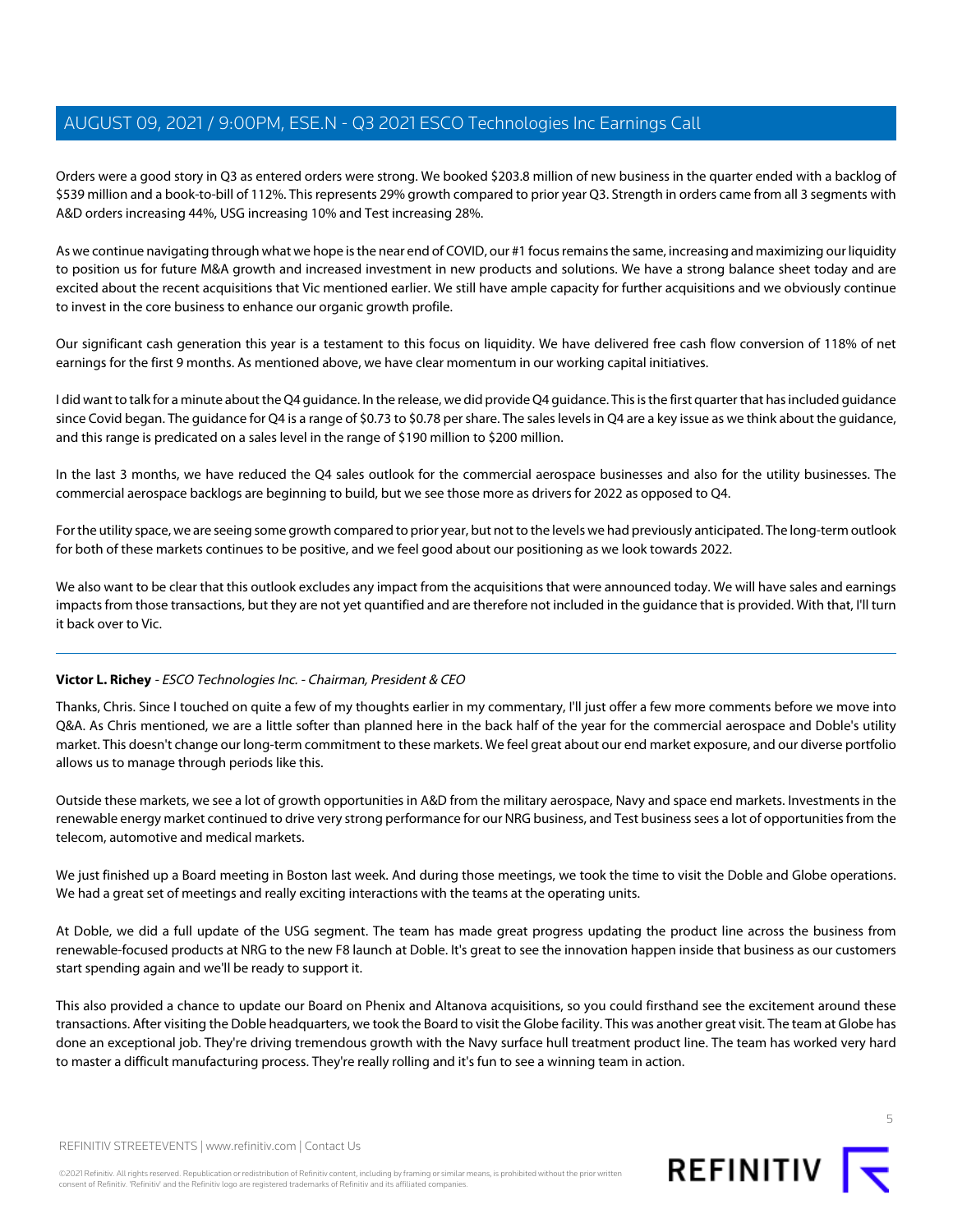We had full couple of days in Boston accomplishing all of this, but it was time well spent. I'd like to thank our Board for their ongoing support and guidance. So with that, I think we're ready for some Q&A.

### **QUESTIONS AND ANSWERS**

### **Operator**

(Operator Instructions)

<span id="page-5-0"></span>First question will be coming from the line of Cameron Lochridge with Stephens.

### **Cameron James Lochridge** - Stephens Inc., Research Division - Research Associate

So I was hoping we could start on the M&A front. Great to see the 2 deals get closed, Altanova And Phenix this quarter. We're just wondering if you could update us on -- you called out the \$700 million of liquidity in the press release. Maybe just what you're seeing -- what you're looking at in terms of end market exposure, geographies, things like that, valuations? Where those might stand? Any update on the pipeline would be helpful.

### **Victor L. Richey** - ESCO Technologies Inc. - Chairman, President & CEO

Sure. So it's -- I'm sure you're hearing from a lot of other folks. The M&A market is pretty active right now. So we were able to get these 2 done. There's a number of other things that we're looking at. I would say, the multiples I think have settled down a little bit. They're still probably a little higher than I would have anticipated in this environment, but we are seeing good opportunities there.

I think we'll continue to focus on our utility segment and our A&D segment as far as geographical. The great thing about particularly Altanova, and to a lesser extent, Phenix, those guys as well. And both of those have really good international content. And so that really is an area we've been working to improve for a number of years. So if you look at kind of the breakout, Doble's current sales, probably 85% in the U.S. and 15% outside of the U.S.

And you look at Altanova, they're exactly the opposite. So they have some sales in the U.S. but 85% of their sales are in Europe and in Asia. And so that's really going to give us an opportunity to have a much bigger footprint outside of the U.S. and we'll be able to sell some of their products here. We'll sell some of Doble products there. And so this is really a great acquisition for us.

So Phenix is a little more 50-50, but the thing they bring is some international content, but really some new products, a lot of theirs are more high-voltage products and more applicable, in some cases, the commercial industrial markets versus in addition to the utility markets.

So those 2 -- those are the kind of things we'll continue to look for both on the utility side and on A&D. If you remember, I guess it was last quarter, maybe the quarter before, we had a small drop in acquisition in one of our A&D business, and we'll continue to look for those kind of opportunities as well.

### **Cameron James Lochridge** - Stephens Inc., Research Division - Research Associate

That's great. We'll look forward to more announcements to come. I guess as a follow-up, switching to USG. I guess I was a little surprised to see the demand was still weak there. I realize with the Delta variant emerging that could -- it's probably adding a little bit of uncertainty. But maybe you could just talk to what you're hearing from customers? Maybe what's holding back that demand? Any content on that, that'd be helpful.

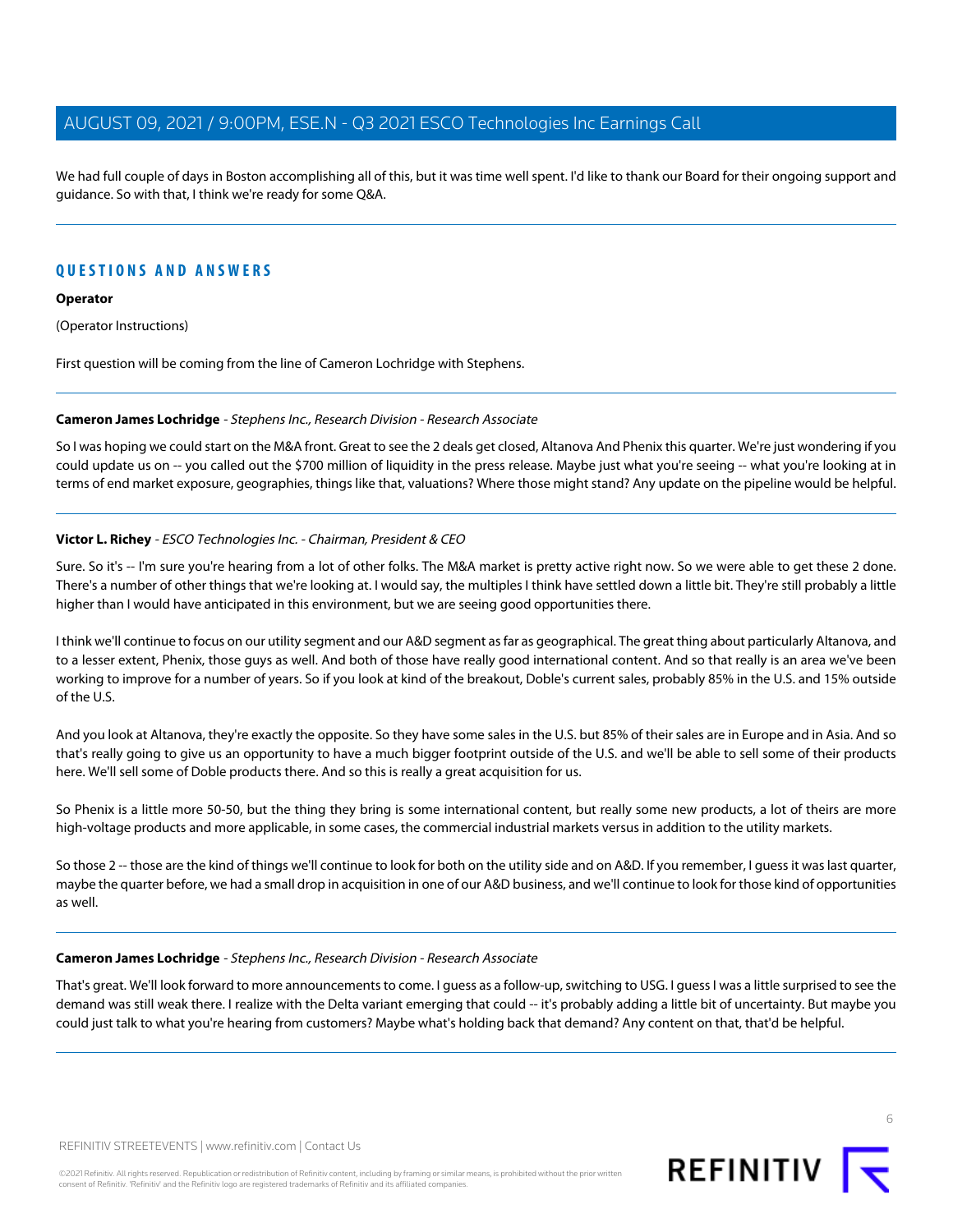### **Victor L. Richey** - ESCO Technologies Inc. - Chairman, President & CEO

Sure. Sure. That's -- it's hard to predict. I'd say one of the biggest issues that we're seeing is -- well, a couple of things. I mean the utility is -- still probably 90% of people are working from home. And so the people that we will be dealing with in any case. And so it's just much more difficult to do business when people aren't out there working to do the types of things that we're doing. So that's been a little bit of a surprise.

The other thing is they're more worried about delivering electricity right now than some of the other things. So a lot of the focus we see is on making sure that they're able to deliver electricity and pay attention to those type of things. They've taken a little bit of the focus off the testing of the infrastructure. We think that's -- a point in time that's going to happen, as we've talked about before, it's required that they do this type of testing. It's also a good business to do this type of testing.

So I think it's just a little bit everybody's kind of pull their horns in a little bit. It's important to remember, though, I mean it's not like we've stopped doing business there. I mean our sales are down about 10%, I think. And so we've seen some impact, we think it's going to pick up. We thought it was -- honestly, thought it was going to pick up before now. But we think as we go into '22, coming off this lower base, we'll see some pretty good upside there.

### **Operator**

<span id="page-6-0"></span>Our next question will come from the line of John Franzreb with Sidoti.

### **John Edward Franzreb** - Sidoti & Company, LLC - Senior Equity Analyst

Just to stick with USG. The backlog, though, was really up nicely in the quarter. Is it a timing issue that's going on there? Is it going to be recognized more in the end of this calendar year? Or is it being pushed back into next year? Because just looking historically, it's actually a reasonably good backlog number for the business.

### **Christopher L. Tucker** - ESCO Technologies Inc. - Senior VP & CFO

Yes, John, it's a good catch. Some of the -- a decent chunk of their orders that happened in the quarter were kind of some of their service contracts and their annual lease type activity. So that boosted the order number and the backlog number quite a bit.

But you'll see the revenue for that kind of stretch out over a year. So those aren't kind of book and ship type product type orders that we see in the business a lot. So that's kind of the factor there that increased the backlog a little bit relative to kind of us talking about the weaker sales.

### **Victor L. Richey** - ESCO Technologies Inc. - Chairman, President & CEO

Yes, I'll just add a little bit to that. If you look at Doble's business, they're got the instrument sales, which is where we're seeing some softness. But if you look at services, that's been strong, our oil labs have been strong. The leases, as Chris said, have been strong. So it's really just 1 area where it's equipment buys. And so fortunately, I think when it picks back up, we made a great spot because as I mentioned in my commentary, they spend a good bit of time and effort refreshing a lot of their products. And so we think when we come out of this, that we're going to be at the head of the line. And the reality is, I probably should have say this earlier, but we've not lost any businesses, it's just they haven't been buying the same levels they had historically.



7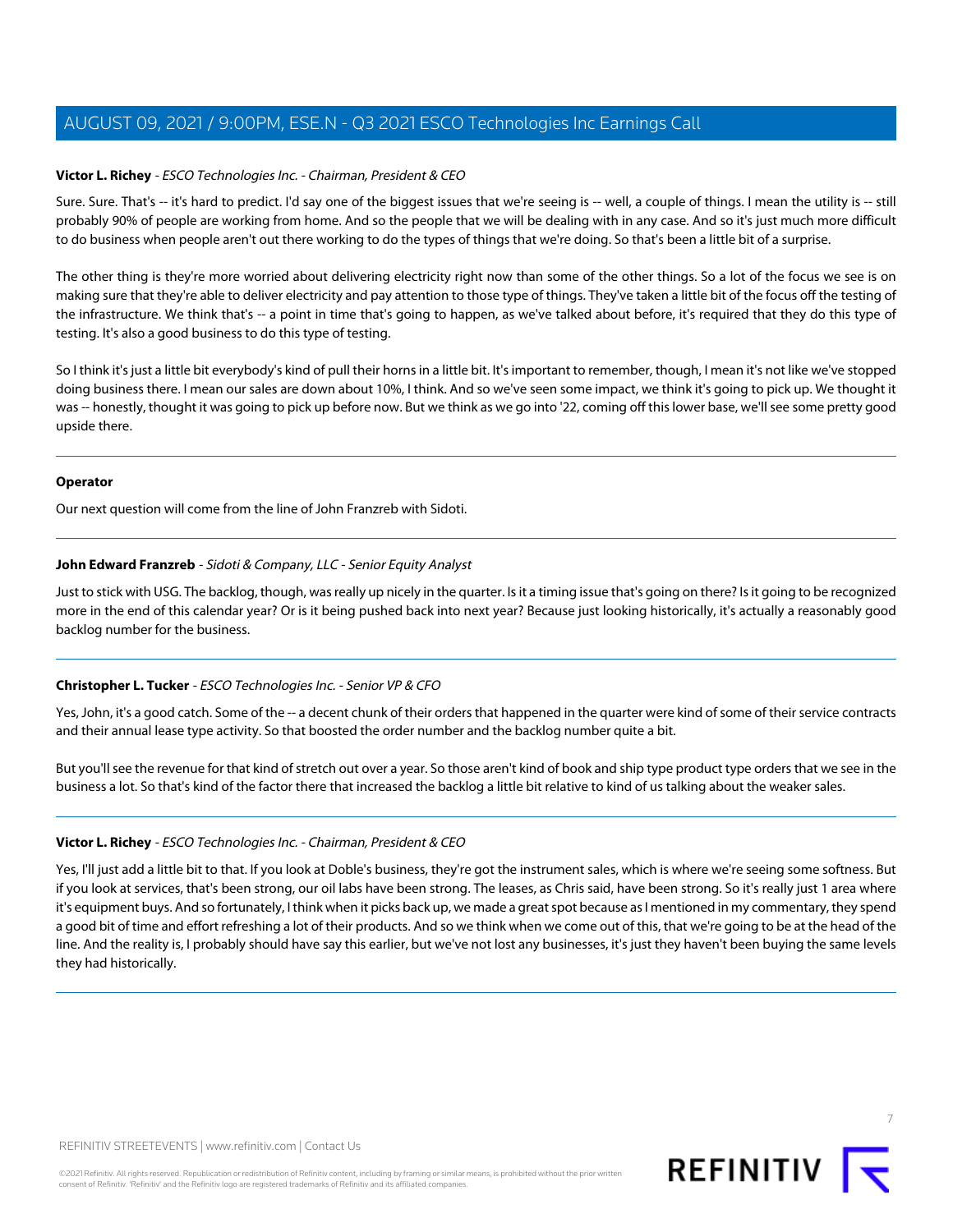### **John Edward Franzreb** - Sidoti & Company, LLC - Senior Equity Analyst

Okay. Fair enough. And I guess, similarly, on the Test side of the business, when I looked at the revenues, on a sequential basis, \$48 million in June and, call it [\$48] million in March. I was actually a little surprised that there was not an increased operating margin on that kind of revenue growth. Is this something holding back the op margin contribution there in Test?

### **Victor L. Richey** - ESCO Technologies Inc. - Chairman, President & CEO

No. And I think we've talked about historically, maybe before you started following us, but the thing we have to look at with the Test business or I ask people to look at, is kind of look at it on an annual basis because there's so much variability from quarter-to-quarter that you can be led to believe that something is going on and maybe there's not. Because it's very much a project-driven business, and so the profitability from one quarter may be significantly different than it is from another quarter.

That business has held up really nice this year. I mean we're confident that on an annual basis, they're going to do exactly what we expected them to, if not a little bit better. So it's it really is a lot of variability depending on mix and what projects are going through the backlog or through the sales channel in any given quarter.

### **John Edward Franzreb** - Sidoti & Company, LLC - Senior Equity Analyst

Okay. Fair enough. And I guess on the aerospace side of the business. Any thoughts about what your customers' inventory looks like? And [idea] (added by company after the call) how long it will take them to work through that inventory to get to equilibrium?

### **Victor L. Richey** - ESCO Technologies Inc. - Chairman, President & CEO

I can probably answer the first half of the question better I can the second half, honestly. I think the inventory levels are coming down, certainly. I think everybody has kind of taken the opportunity to work their inventory down until they got more confidence in their build rates. I think that can only last for so long. And I think there's some -- if you read what's going on in the industry in a broader base, I think there's some concern by some of the larger OEMs about the supply base being able to support the ramp when it does happen.

That should not be a concern for us. I mean, we've obviously, with our financial capacity, we're in a position where we can ramp up quickly. We can support the customers. So I don't think that's going to be an issue. But the exact timing of that is one reason we're talking about the fourth quarter like we're talking about it because as we looked at it going in the last time we talked, I mean we thought that we're going to see a little bit more pickup in the fourth quarter, third and fourth quarter than we did.

So it's still a little hard to predict now. We've got a first look at '22, actually looks pretty good. But we're going to get an update on that in September. And so we'll be in a position to talk to you about that and talk about the assumptions we have in our plan at that time.

So I think as we get a little more time on this, we'll get better insight into what their actual build rates are going to be. They provide those over -they seem to be a little squishy right now, but hopefully it's going to firm up here in the next 60 days or so.

### **John Edward Franzreb** - Sidoti & Company, LLC - Senior Equity Analyst

Okay. And I guess just one last question if I may, on Westland and the production issues, can you just -- I'm sorry, give me some better color what's going on there? And is it behind you or not? I wasn't quite sure based on the prepared remarks.

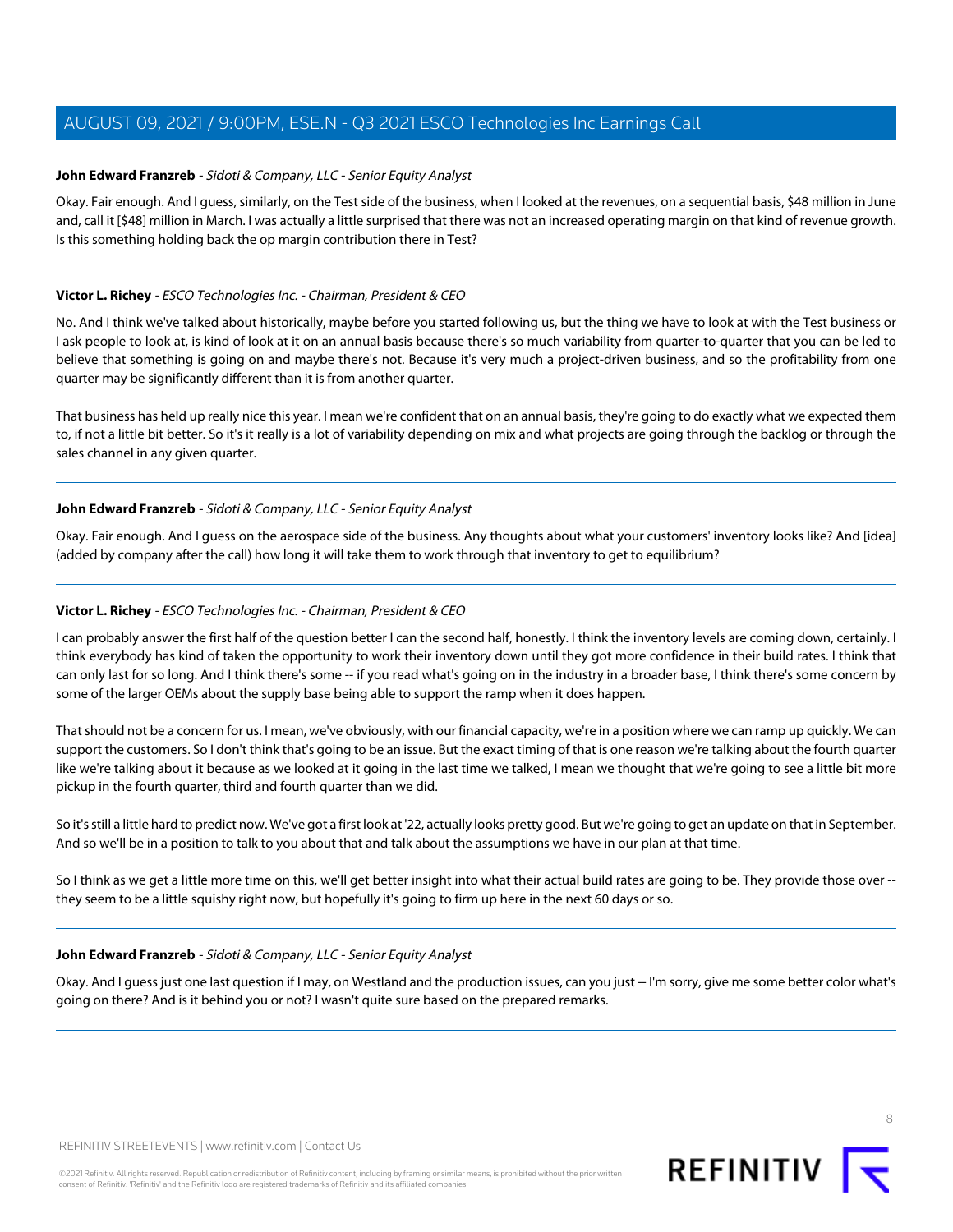**Victor L. Richey** - ESCO Technologies Inc. - Chairman, President & CEO I'm sorry, I didn't hear the very last part of your question.

### **John Edward Franzreb** - Sidoti & Company, LLC - Senior Equity Analyst

The last part, are the issues behind you? Are they done yet? Or are they ongoing?

### **Victor L. Richey** - ESCO Technologies Inc. - Chairman, President & CEO

We've got our arms around those. I don't think there's going to be any additional issues. I think we've got -- been through this in a big level of detail. But I would say a number of things happened. I mean we had some new product development that kind of -- obviously got out of control, but kind of got out of control with a couple of products that we were ramping up on -- new product develop is always an area where you can have some concerns.

And so we had some cost growth there. We had some inventory that got built up that got ahead of us as well. Part of the issue was it's a pretty new business for us. It's a relatively small business. And in a fairly remote location. So we probably didn't have as much focus on that as honestly, we should have. And we had significant turnover in the financial group.

And so typically, that would have been caught by the group, and we had like a complete turnover in a fairly small finance group. The good news is, as we mentioned before, we didn't send any bad product out, we didn't charge the customer for anything that we shouldn't have. We've got it under control now. And so this is still a good business.

Look, I mean, it's a good business. The end customer is good. It's all Navy business, submarines and surface ships. So the end market is solid. We had a -- we had some issues. We got those fixed, and I think we'll be fine going forward.

### **Operator**

<span id="page-8-0"></span>(Operator Instructions)

Next question will be coming from the line of Jon Tanwanteng with CJS Securities.

### **Jonathan E. Tanwanteng** - CJS Securities, Inc. - MD

I just wanted to approach the USG and Doble question from a different perspective. I mean, I think we're all pretty sure that, that business will come back. But I guess the question is, does it come back by the fall when the utilities usually do their maintenance? Or is there more going to be a spring of next year type recovery when they're going to be able to do it on the next cycle instead?

### **Victor L. Richey** - ESCO Technologies Inc. - Chairman, President & CEO

Well, I think if you look at what happened last year and you hesitate to say this, but if you remember, we had a pretty solid first quarter last year in Doble probably, it was certainly our best quarter. And so a lot of that was kind of been up -- pent-up demand and utilities had funds that they wanted to deploy. And so we're in a position certainly to provide that for them as well.

But John, to be honest, it's really hard to predict right now. But we certainly think that given the low base we're coming off of in this quarter, we should start seeing some pickup, if not in the fourth quarter, certainly first part of next year.

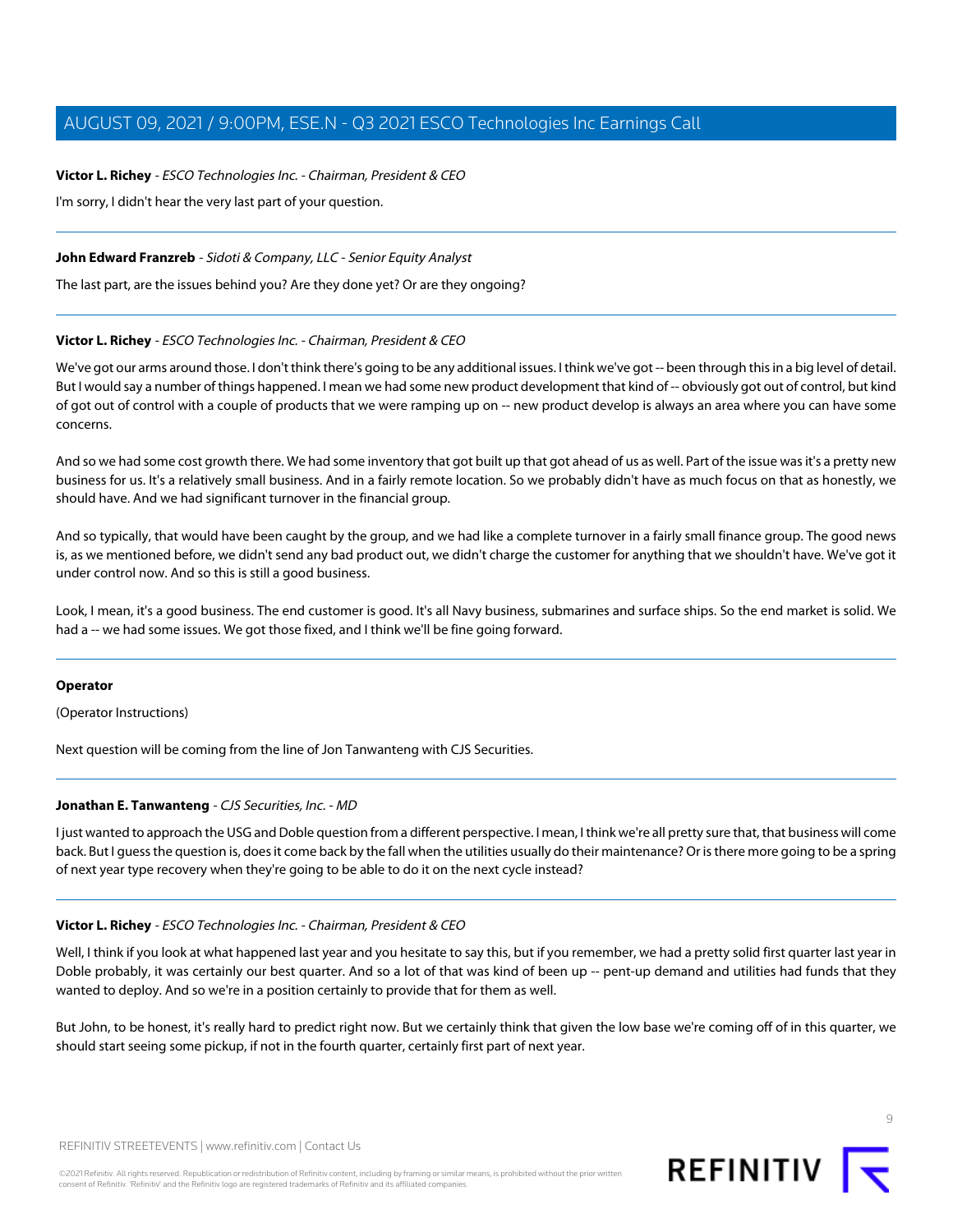### **Jonathan E. Tanwanteng** - CJS Securities, Inc. - MD

Okay. Great. And then just with regards to the 2 acquisitions. I was wondering if you could give us a sense of the growth potential across them. When you consider cross-selling and synergies and also these synergies that you might be able to get off from them. I understand that Altanova done in Europe, so maybe not as much, but certainly from Phenix, which is local.

### **Victor L. Richey** - ESCO Technologies Inc. - Chairman, President & CEO

Sure. So we have pretty clear synergy plans in place, and I mean, we reviewed those before we made the acquisition. Reviewed them as recently as last week. And I think they're real. And I'd say that the synergy's really probably more prevalent with Altanova because of the cross-selling opportunities that we have.

We really think we're going to be able to -- they already got some decent growth projected. Now we didn't exactly believe everything they said in their [SIM], but we do think there's some pretty good growth there. And I think getting the Doble name in there and the cross-selling that we'll be able to do with our reps and across the world.

And we've done this before, it will be significant. We did that with -- when we acquired Vanguard and Morgan Schaffer and others. And so they've done a good job historically of making sure that we get the best reps that are able to access those markets in the most effective way. And I think that same thing will happen here. In fact, I think, as I mentioned earlier, just because of their big footprint outside the U.S., I think this will be even more important to us.

### **Jonathan E. Tanwanteng** - CJS Securities, Inc. - MD

Okay. Great. And then just on inflation, I guess, logistics, I think you said you wouldn't be having much trouble supplying to your customers, but I'm wondering if there's any cost that you may need to pass through and kind of if you are seeing some, how are you dealing with it? Are they being passed through quickly? Or does it take some time to do that?

### **Christopher L. Tucker** - ESCO Technologies Inc. - Senior VP & CFO

Yes. I think we're actually doing it in real time. So in all 3 of the segments, we're actively working price programs. And we've got price kind of happening in real time almost. And I would also say that for some of the project type businesses, the way they think of it is they kind of roll these cost increases into their cost database. So as they're doing quotations and things like that, that kind of got the latest look at what something is going to cost them. So they're able to kind of price those projects and those programs, factoring in whatever increases we're seeing.

So generally, I think we feel like we're in pretty good shape there. And certainly, inflation is in the headlines, and we're all seeing it in dealing with it. But we've been pretty proactive communicating around price from here out to the subsidiaries. And quite frankly, that will be a key thing we focus with everybody on next month when we go through our financial review processes, and we set the '22 numbers. We got to make sure that we continue to drive those price programs. But where we are today, we feel good about that.

### **Jonathan E. Tanwanteng** - CJS Securities, Inc. - MD

Got it. And just last one for me. On the cash flow, you did a pretty good job converting into cash from earnings. I'm just wondering, is there a reset or absolute at some point that brings it back down? Or is this more of a onetime permanent gain in cash?

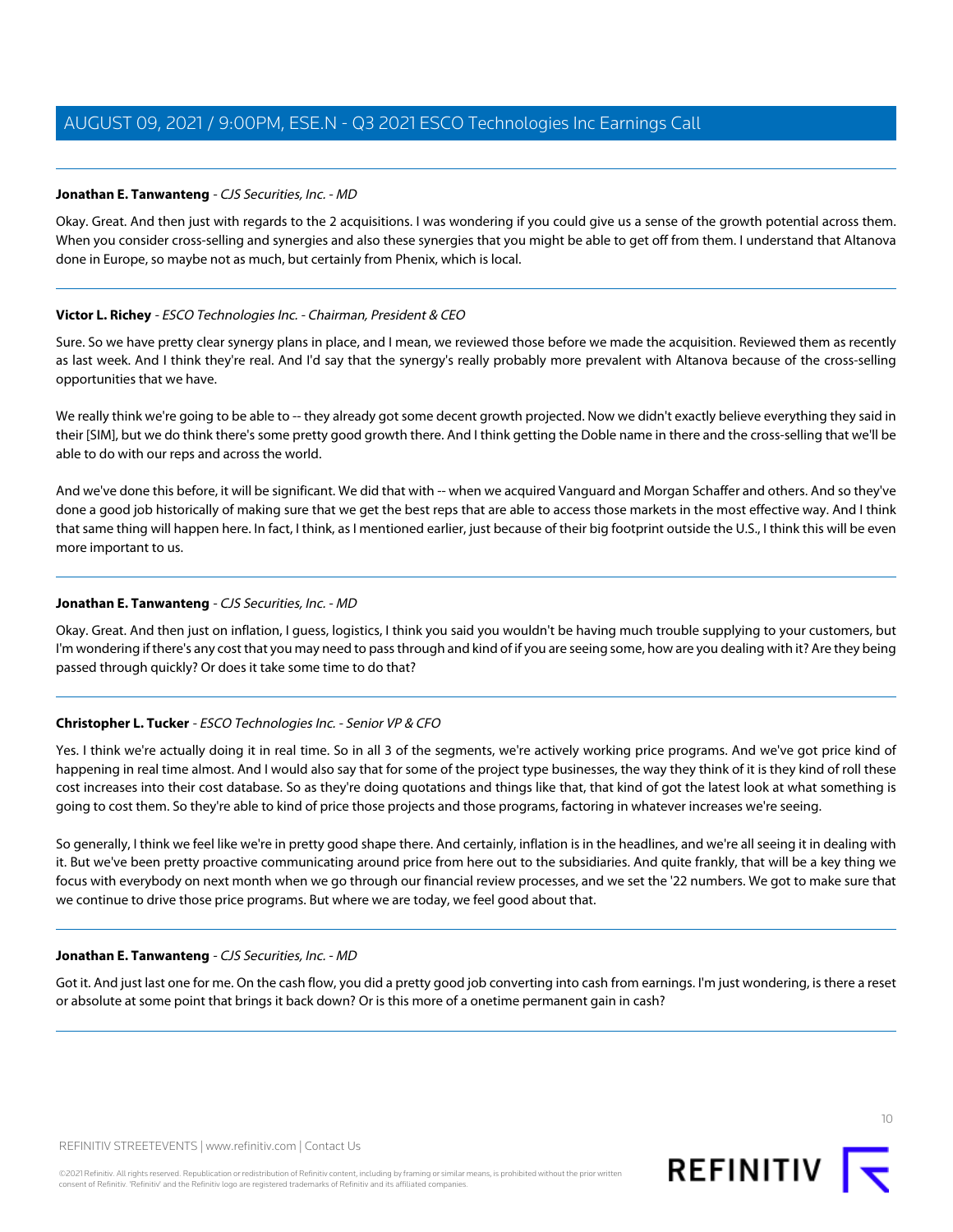### **Christopher L. Tucker** - ESCO Technologies Inc. - Senior VP & CFO

Yes. I mean, listen, I think in my mind, I think that the balance sheet is a lever that we can kind of continue to work. I think we've got room to run with the working capital initiatives. I mean, I'm not sure we'll stay at 120% or 130% forever, but certainly, we can drive a nice -- we want to be in that 100% plus range as we move forward, and we want to drive our turnovers higher and our [ROTCEs] higher. I mean that's kind of the framework that I'll work with everybody on as we try to drive this over the long term. So I'm really excited about the work that we've done already, but I think we've got -- I still feel like we're kind of in the early innings there. We've got more to do.

### **Operator**

And we have a follow-up question comes from the line of John Franzreb with Sidoti.

### **John Edward Franzreb** - Sidoti & Company, LLC - Senior Equity Analyst

Yes. I guess just to follow up on some of John's questions. What was your projected debt level be at the end of the fourth quarter?

### **Christopher L. Tucker** - ESCO Technologies Inc. - Senior VP & CFO

We're looking at a leverage ratio still below 1.5x from kind of the 0.43x that we're at today or whatever. So...

### **John Edward Franzreb** - Sidoti & Company, LLC - Senior Equity Analyst

I was just curious how much drawdown of cash versus debt you were thinking about for the acquisition. That's kind of what is going with that?

### **Christopher L. Tucker** - ESCO Technologies Inc. - Senior VP & CFO

Well, a lot of the cash -- we have a fair chunk of the cash on the balance sheet today that's international and not really easy to deploy towards the deal. So we work that separately to kind of get that cash back, but it's not available today as we close on those deals. So you'll see most of that going on the debt side.

### **John Edward Franzreb** - Sidoti & Company, LLC - Senior Equity Analyst

And I guess, again, following on John again. I was wondering how much of unabsorbed cost or inflationary costs, you're forced to take in the third quarter, if you could call that out? Or was the pricing increases well matched that it was immaterial?

### **Victor L. Richey** - ESCO Technologies Inc. - Chairman, President & CEO

I would say immaterial. I mean we had a little bit of inflation called out by a few of the subs, but not enough to really move the needle. So overall, that was kind of a wash.

### **Operator**

(Operator Instructions)